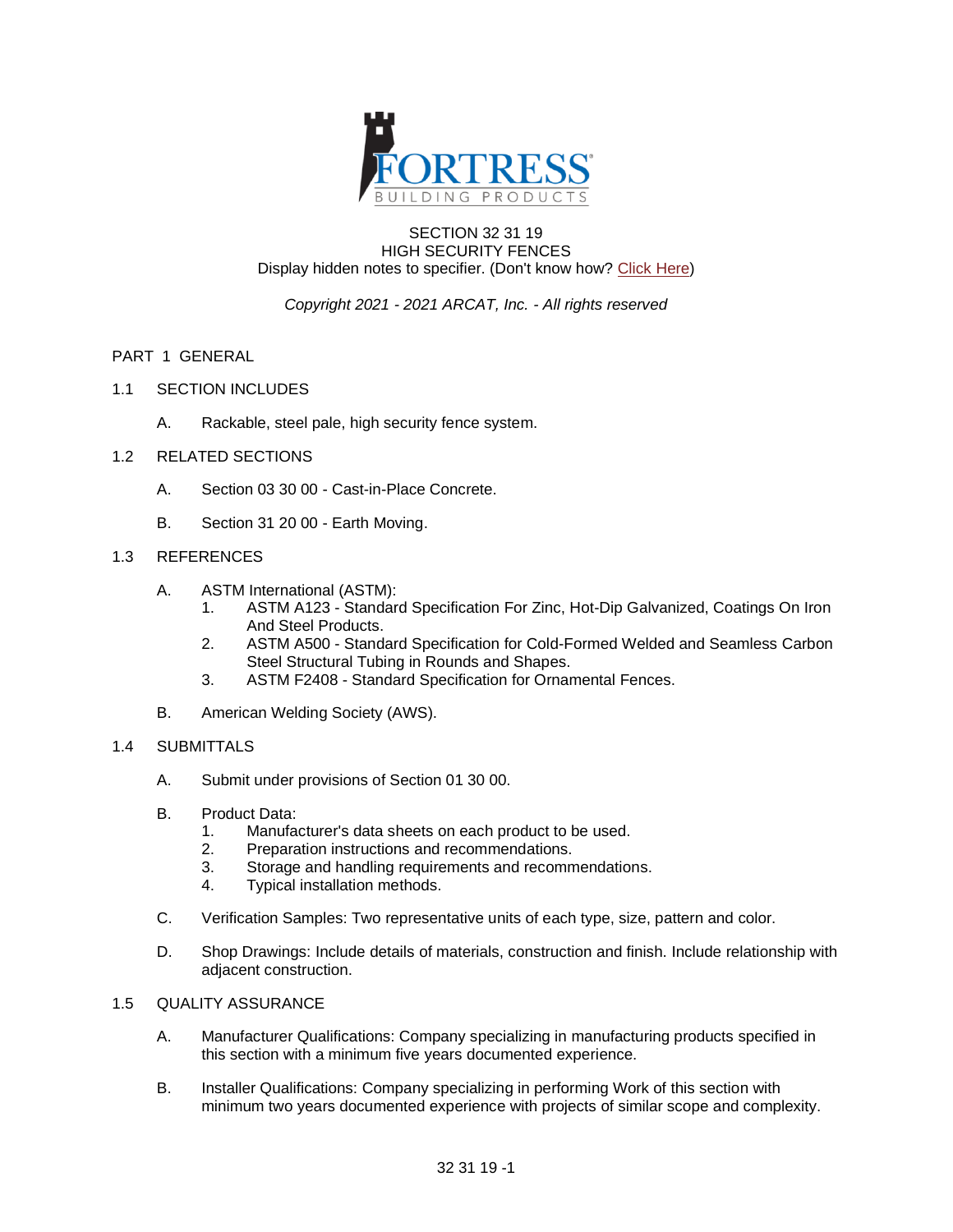- C. Source Limitations: Provide each type of product from a single manufacturing source to ensure uniformity.
- D. Mock-Up: Construct a mock-up with actual materials in sufficient time for Architect's review and to not delay construction progress. Locate mock-up as acceptable to Architect and provide temporary foundations and support.
	- 1. Intent of mock-up is to demonstrate quality of workmanship and visual appearance.
	- 2. If mock-up is not acceptable, rebuild mock-up until satisfactory results are achieved.<br>3. Retain mock-up during construction as a standard for comparison with completed
	- Retain mock-up during construction as a standard for comparison with completed work.
	- 4. Do not alter or remove mock-up until work is completed or removal is authorized.

#### 1.6 PRE-INSTALLATION CONFERENCE

- A. Convene a conference approximately two weeks before scheduled commencement of the Work. Attendees shall include Architect, Contractor and trades involved. Agenda shall include schedule, responsibilities, critical path items and approvals.
- 1.7 DELIVERY, STORAGE, AND HANDLING
	- A. Store and handle in strict compliance with manufacturer's written instructions and recommendations.
	- B. Protect from damage due to weather, and construction operations.

#### 1.8 WARRANTY

A. Manufacturer's Warranty: Provide manufacturer's standard 20-year limited warranty, from the date of purchase, for defects in material and workmanship, including protection against cracking, peeling, blistering and corrosion. Refer to Manufacturer's warranty for details.

#### PART 2 PRODUCTS

## 2.1 MANUFACTURERS

- A. Acceptable Manufacturer: Fortress Building Products, which is located at: 1720 North 1st Street; Garland, TX 75040; Toll Free Tel: 866-323-4766; Email[:specifications@fortressbp.com;](mailto:specifications@fortressbp.com?subject=RE:%20Spec%20Question%20(02825for):%20%20&mf=) Web[:https://www.fortressbp.com/fencing/ares](https://www.fortressbp.com/fencing/ares)
- B. Substitutions: Not permitted.
- C. Requests for substitutions will be considered in accordance with provisions of Section 01 60 00.

## 2.2 COMPONENTS

- A. Material: Grade A cold rolled 50,000 psi (345 MPa) steel. Conforming to ASTM A500 with G-90 zinc coating, inside and outside surfaces in accordance with ASTM A123 hot dipped electroplating process.
- B. Rails, C-Channel: 2.83 x 2.84 inch (71.9 x 72.1 mm), 11 gauge formed U-Channel.
- C. Pale: 2.75 x 1 inch (69.9 x 25 mm), 12 gauge welded and formed steel tubing.
- D. I-Beam: 2.68 x 3.94 inch (68.1 x 100 mm), 12 gauge solid steel with powder coated factory finish.
- E. I-Beam: 3 inch (76 mm) square, 12 gauge formed and welded steel tubing with powder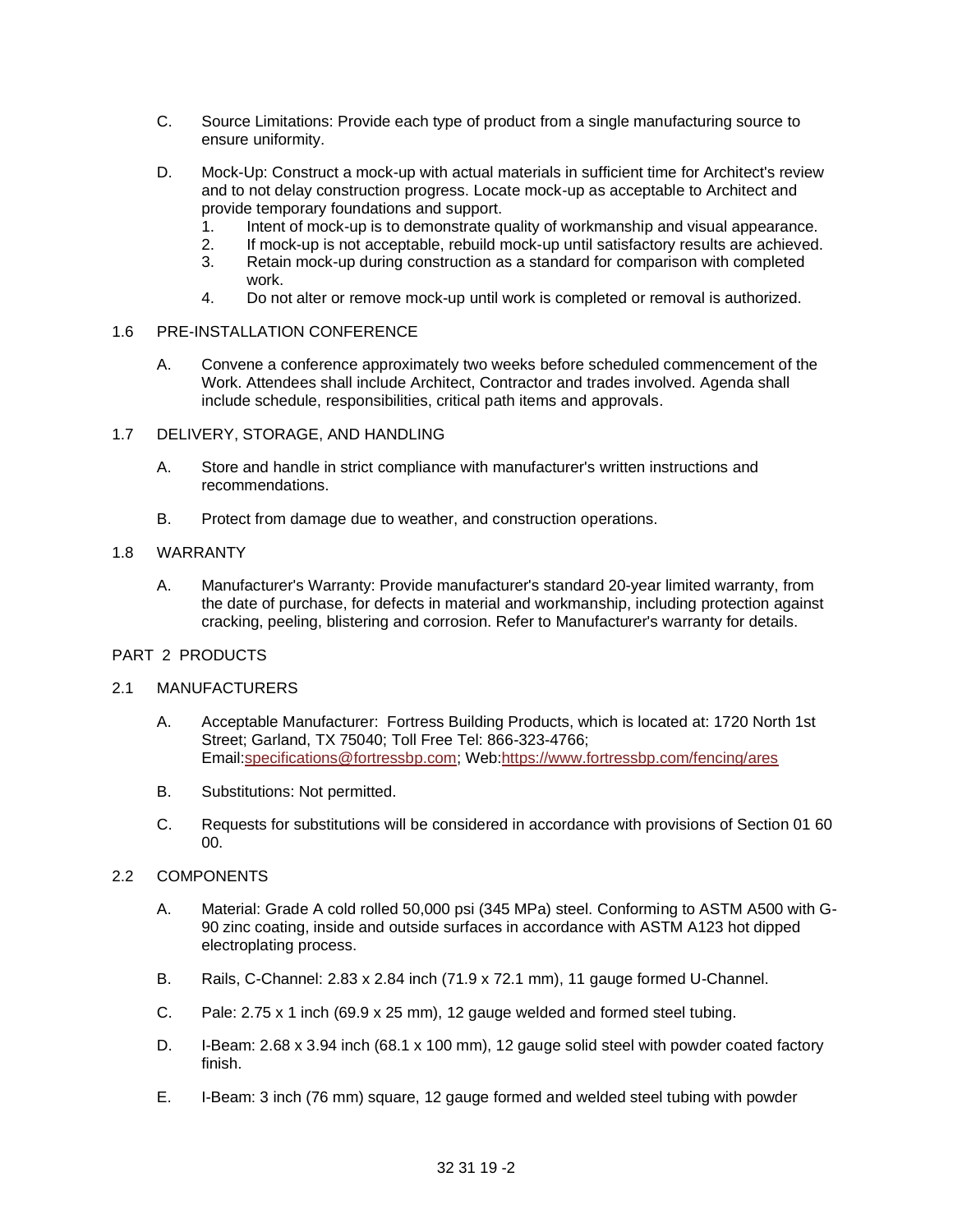coated factory finish.

- F. Swing Gate:
	- 1. Upright: 3 inch (76 mm) square tube, 12 gauge.
	- 2. Pale: 2.75 x 1 inch (69.9 x 25 mm), 12 gauge.
	- 3. Gate Leaf Size, WxH: .
		- a. Gate Post Size: \_\_\_\_\_.

## 2.3 FENCES

- A. Basis of Design: ARES High Security; as manufactured by Fortress Fence Products, a division of The Fortress Company.
	- 1. Style: Citadel, curved top, palisade.
	- 2. Style: Scorpio.
	- 3. Style: Spartan.
	- 4. Rail Style: 2 rail style.
	- 5. Rail Style: 3 rail style.
	- 6. Air Space: 3 inch (76 mm) air space between pales.
	- 7. Rail Length: 90-1/2 inch (2300 mm).<br>8. Post Size: 3 inch (76 mm).
	- Post Size: 3 inch (76 mm).
	- 9. Post Size: 4 inch (102 mm).
	- 10. Post Size: 6 inch (152 mm).
	- 11. Post Size: 8 inch (203 mm).
	- 12. Picket Height: 70 inches (1780 mm).
	- 13. Picket Height: 82 inches (2080 mm).
	- 14. Picket Height: 94 inches (2390 mm).
	- 15. Picket Height: 106 inches (2690 mm).
	- 16. Picket Height: 118 inches (3000 mm).
	- 17. Picket Height: 130 inches (3300 mm).
	- 18. Picket Height: 142 inches (3610 mm).

## 2.4 FABRICATI0N

- A. Fence panels shall be fully assembled and comply with requirements indicated for materials, thickness, design and details of construction.
- B. Pales shall be mechanically attached to the rail thru the Slide Lock Technology.
- C. All welded connections shall comply with AWS standards for recommended practice in shop welding.
- D. All components shall be accurately cut and drilled to receive hardware, fasteners and accessories.
- E. Panels shall be capable of meeting the vertical load, horizontal load, and infill performance requirements for Industrial weight fence under ASTM F2408.
- F. Panels shall be rackable/adjustable to a 12 inch (305 mm) change in grade.
- 2.5 FINISH
	- A. Materials shall be coated with the FortressShield process including galvanization, nano ceramic coating, electrodeposition or E-coat, and architectural grade powder coat.
	- B. Metal parts shall be assembled and finished individually prior to shipment.
	- C. Color: Black Sand.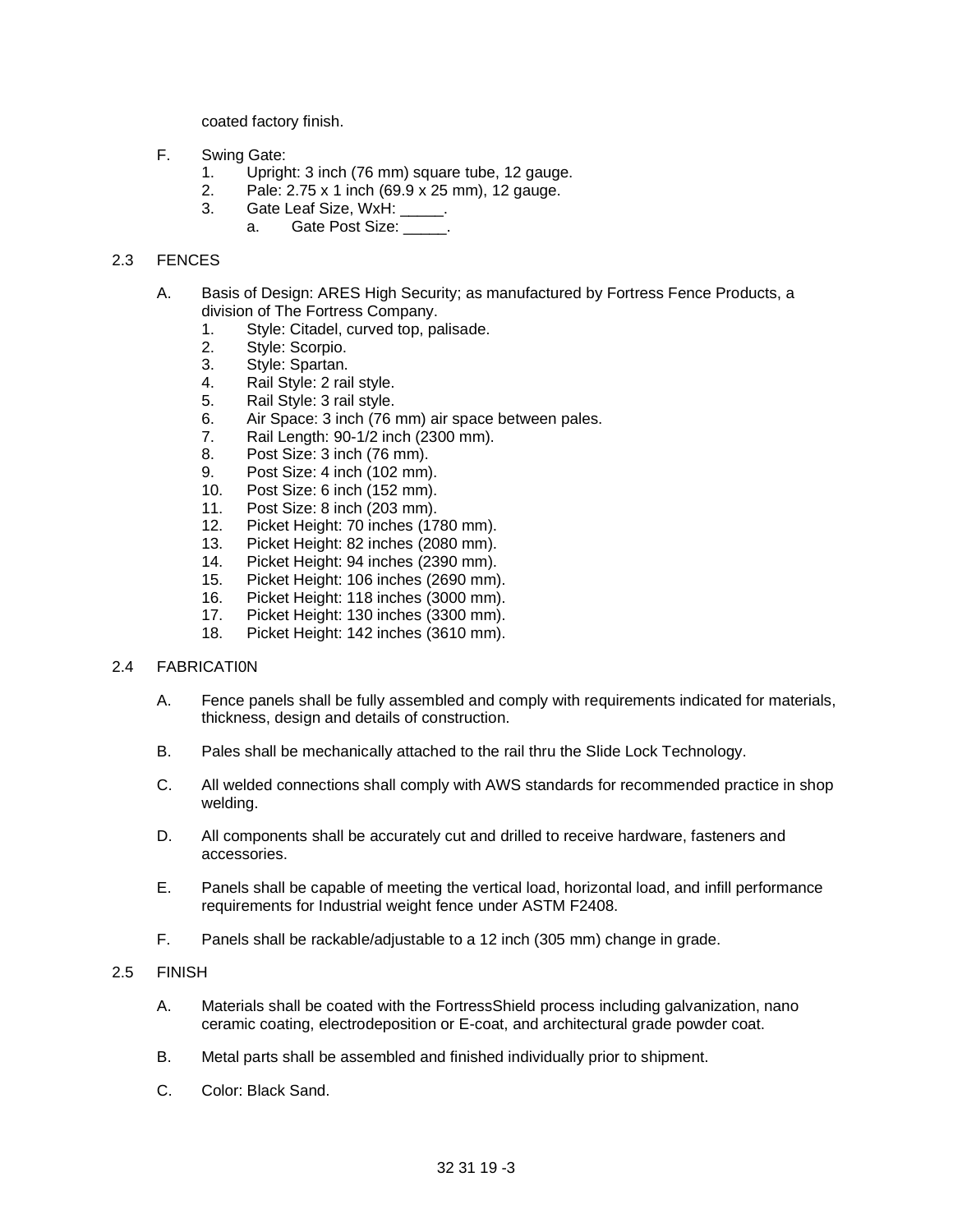- D. Color: Gloss Black.
- E. Color: Green Sand.
- F. Color: Gloss Green.
- G. Color: To be selected by Architect. Provide RAL information for colors other than manufacturer's standard.

### PART 3 EXECUTION

#### 3.1 EXAMINATION

- A. Do not begin installation until substrates have been properly constructed and prepared.
- B. If substrate preparation is the responsibility of another installer, notify Architect in writing of unsatisfactory preparation before proceeding.

#### 3.2 PREPARATION

- A. Clean surfaces thoroughly prior to installation.
- B. Prepare surfaces using the methods recommended by the manufacturer for achieving the best result for the substrate under the project conditions.
- C. Stake layout showing locations of all gates and posts.
	- 1. VERIFY UNDERGROUND UTILITY LOCATIONS PRIOR TO BEGINNING ANY EXCAVATION WORK, CONTACT LOCAL OR STATE AUTHORITIES HAVING JURISDICTION FOR PROPER PROCESS.

#### 3.3 INSTALLATION

- A. Install in accordance with manufacturer's instructions, approved submittals, and authorities having jurisdiction, and in proper relationship with adjacent construction.
- B. Concrete Set Posts:
	- 1. I-beam holes will be a minimum of 36 inches (914 mm) deep, environmental conditions or local codes may require a greater depth.
	- 2. I-beam shall be spaced as indicated in manufacturer's literature for I-beam size and bracket type indicated.
	- 3. For non-level installations, the on-center post spacing must be measured along the grade.
- C. Installation is to conform to requirements of related sections listed in Part 1 of this specification.
- D. Install Fortress brackets onto fence section and posts as indicated in printed instructions for specific fence style. Attach fence sections to brackets with approved fasteners and techniques to ensure that fence sections are parallel to grade within 1/4 inch (6.4 mm) in 12 inches (3660 mm).
- E. Gate Installation: Install in accordance with current printed instructions.
	- 1. Do not mount gate from wall of a structure.
	- 2. Provide gate post on both sides of a gate.
	- 3. For double drive gate installation, provide concrete center drop to foundation depth and drop rod retainers at center.
	- 4. Lubricate to ensure smooth operation and verify proper latch operation.